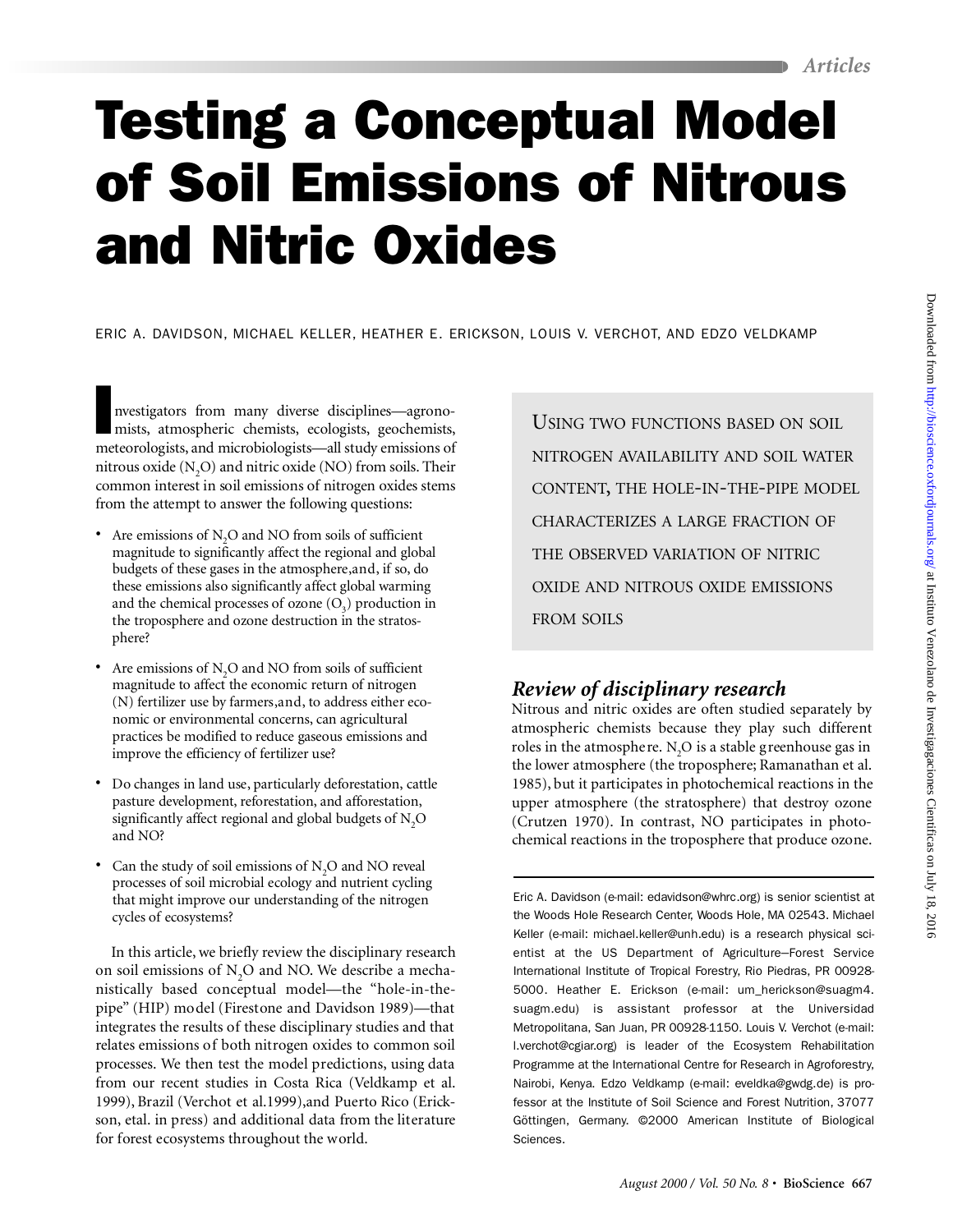

*Figure 1. Biological and abiological processes of production and consumption of NO and N<sub>2</sub>O as they relate to the oxidation state of nitrogen (from Davidson* 1991). Nitrification (dotted line) is the bacterial *oxidation of ammonium to nitrite and nitrate, and denitrification (dashed line) is the bacterial reduction of nitrate and other nitrogen oxides to more reduced n i trogen oxides and even tu a lly to molecular dinitrogen .* Both nitrifying and denitrifying bacteria can reduce *nitrite to N<sub>2</sub>O, and denitrifiers can reduce NO to N<sub>2</sub>O under low oxygen conditions (Williams et al. 1992, Bollmann and Conrad 1998). Several abiotic reactions (solid lines) in soils can also generate NO and N<sub>2</sub>O (Smith and Chalk 1980, Davidson 1992).* 

Tropospheric ozone, also a greenhouse gas (Lammel and Graßl 1995), is a threat to human health and it decreases crop yield (NAS 1991). Although they have different atmospheric fates and consequences, NO and N<sub>2</sub>O are produced in soils primarily by nitrifying and denitrifying bacteria (Figure 1); the same environmental factors affect the production of both nitrogen oxides (see Firestone and Davidson 1989, Davidson 1991, Williams et al. 1992, Granli and Bøckman 1994).

Agronomists studying the production of nitric oxide in soils under laboratory conditions in the 1960s and 1970s generally found that NO production accounted for less than 2% of the fertilizer (nitrogen) applied to soils (Smith and Chalk 1980). While this level of nitric oxide production was of limited interest to agronomists concerned about the efficiency of fertilizer use,it did interest atmospheric chemists concerned about the critical role that even low concentrations of NO can play in photochemical reactions of tropospheric ozone (Thompson 1992). Atmospheric chemists published the first few papers on field measurements of nitric oxide emissions from soils in the late 1970s and early 1980s. Microbiologists, for their part, knew that nitric oxide was produced by nitrifying and denitrifying soil bacteria, but the pathways and enzymatic mechanisms of these processes were not well understood (Firestone 1982, Hooper 1984). As the sensitive chemiluminescence instruments developed by the atmospheric chemists to measure NO began to be used also by agronomists, microbiologists, and ecologists in the mid-1980s and 1990s, the number of publications on soil NO emissions in journals of several disciplines grew rapidly to about 20 in 1990 and 60 in 1996 (see Davidson and Kingerlee 1997).

Research on nitrous oxide followed a much different path. The seminal work of Nõmmik (1956) established the microbiological basis of  $N_2O$  and dinitrogen  $(N_2)$  production by denitrifying bacteria and identified the effects of most of the environmental factors that are recognized today as controllers of  $N_2O$  production. Bremner and Blackmer (1978) showed that nitrous oxide is also produced in soils by nitrifying bacteria. Interest among agronomists in N<sub>2</sub>O was stimulated by a report (CAST 1976) suggesting that increased use of nitrogen fertilizers could be one of the main causes of acccumulation of nitrous oxide in the atmosphere, thus contributing to global warming and the stratospheric ozone hole. However, the causes of increasing atmospheric concentrations of nitrous oxide were unknown in the 1970s, and they remain uncertain today (Prather et al. 1995, Kroeze et al. 1999).

As was the case for nitric oxide, the majority of studies on nitrous oxide in temperate regions showed that, on average, only a little more than 1% of nitrogen fertilizer was lost as N<sub>2</sub>O, which is economically insignificant from the perspective of farmers (Mosier et al. 1996). Recent studies in tropical agriculture, however, have measured emissions of NO and N<sub>2</sub>O that are large enough to matter economically to farmers (Veldkamp and Keller 1997, Matson et al. 1998, Veldkamp et al. 1998).

## *What is HIP?*

The conceptual model offered by Firestone and Davidson in 1989, which has since been dubbed the "hole-in-thepipe" (HIP) model,synthesized the information known at that time about the microbiological and ecological factors influencing soil emissions of NO and N<sub>2</sub>O. Rather than treating each gas separately, the HIP model linked the two gases through their common processes of microbial production and consumption (Figure 1). This linkage was based on several observations. Numerous studies had shown that nitrogen fertilization usually stimulates production of one or both gases (Williams et al. 1992). In unfertilized soils, commonly used indexes of soil-nitrogen availability to plants and microbes, such as net nitrogen mineralization and net nitrification, had been positively correlated with N<sub>2</sub>O emissions (Robertson and Tiedje 1984, Matson and Vitousek 1987). Hence, the rate of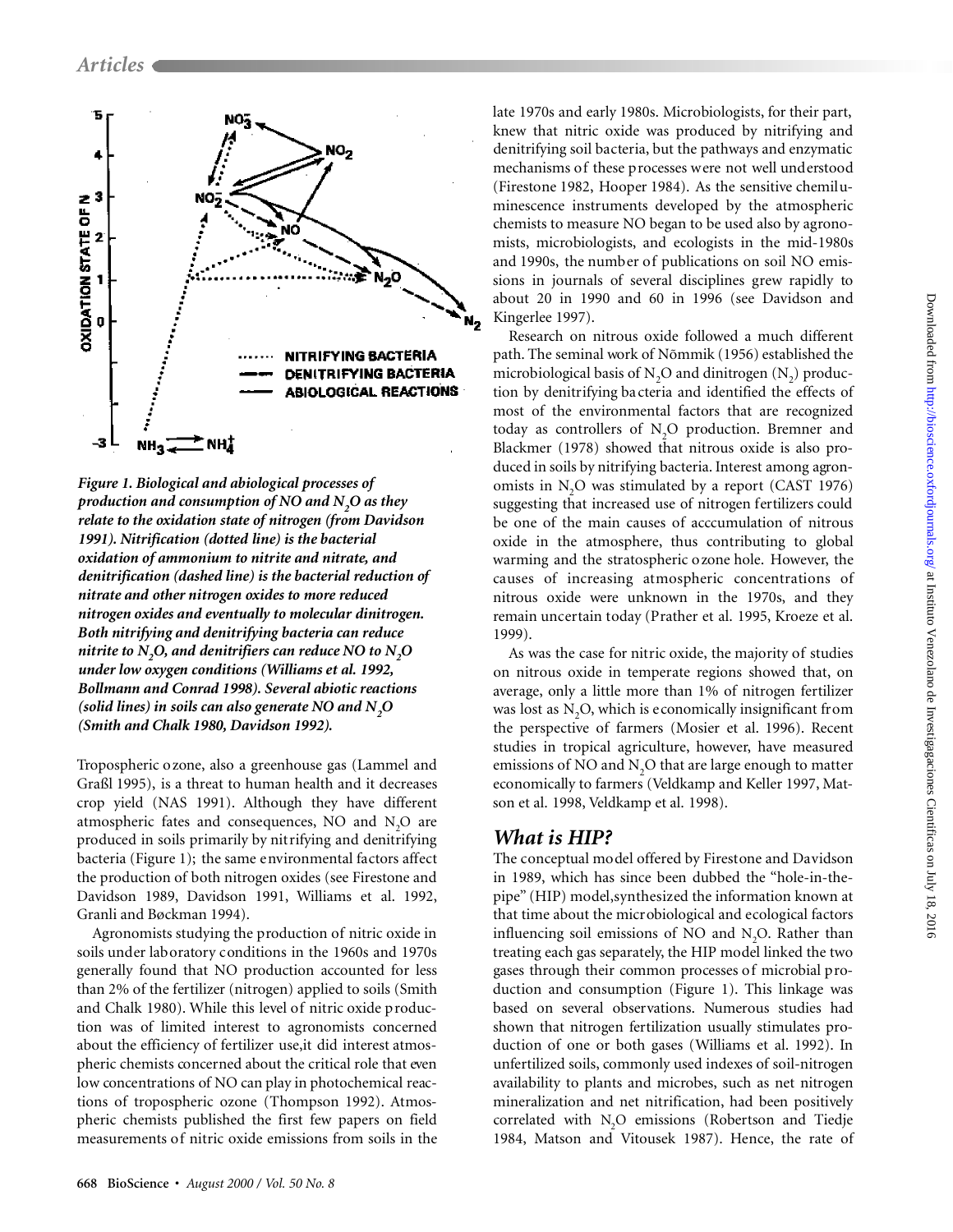

*Figure 2. Diagram of the hole-in-the-pipe conceptual model (revised from Davidson 1991). Soil emissions of NO and N*<sub>2</sub>*O* are regulated at two levels: First, the rate of nitrogen cycling through ecosystems, which is symbolized by *the amount of nitrogen flowing through the pipes, affects total emissions of NO and N<sub></sub><sup>2</sup>O; second, soil water content and perhaps other factors affect the ratio of N<sub>2</sub>O:NO emissions, symbolized by the relative sizes of the holes through which nitric oxide and nitrous oxide "leak."* 

nitrogen cycling through the ecosystem is clearly important, and the HIP model relates the sum of production of NO and N<sub>2</sub>O as a function of availability of nitrogen in the soil. Virtually every study had also shown a relationship between soil water content and the emissions of either NO or N<sub>2</sub>O, but the correlations were sometimes positive and sometimes negative. By combining the observations of emissions of both gases,the HIP model demonstrated that the apparent confusing effects of soil water content could be resolved by describing the ratios of N<sub>2</sub>O:NO emissions as a function of soil water content.

These ideas were expressed metaphorically as a fluid flowing through a leaky pipe (Figure 2). The rate of flow of nitrogen through the pipes is analogous to rates of nitrification and denitrification and, more generally, to nitrogen cycling through the ecosystem. The NO and N2O trace gases "leak" out of holes in the pipe,and the sizes of the holes through which they leak is determined primarily by the soil water content. Soil acidity and relative abundance of electron donors (soil organic carbon) and acceptors (primarily oxygen,nitrate,and sulfate) may also affect the relative proportions of  $N_2$ ,  $N_2O$ , and NO emissions from nitrification and denitrification (Nõmmik 1956, Firestone 1982, Firestone and Davidson 1989), but soil water content appears to be the most common and most robust controller of these ratios (Davidson 1993).

Soil water content is so important because it controls the transport of oxygen into soil and the transport of NO,

 $N_2$ O, and  $N_2$  out of soil. Emissions of NO,  $N_2$ O, and  $N_2$ from soil depend on the balance of production, consumption, and diffusive transport of these gases. In dry, wellaerated soil, the oxidative process of nitrification dominates,and the more oxidized gas, NO (see Figure 1),is the most common nitrogen oxide emitted from the soil. Because the diffusivity of gases is high in dry soils, much of the NO can diffuse out of the soil before it is consumed (Bollmann and Conrad 1998). In wet soils, where gas diffusivity is lower and aeration is poorer, much of the NO is reduced before escaping the soil, and the more reduced oxide, N<sub>2</sub>O (Figure 1), is therefore the dominant end product. When the soil is even more water-saturated and mostly anaerobic, much of the  $N_2O$  is further reduced to  $N_2$  by denitrifiers before it escapes the soil.

The water holding capacity of clayey soil is far different than that of sandy soil, which precludes using gravimetric or volumetric water contents for comparisons across soils of different textures. Following the model of Linn and Doran (1984), water-filled pore space (WFPS) is the soil water scalar that controls the ratio of  $N_2O:NO$  flux in the HIP model. The WFPS is about 60% for many soils at field capacity, which is defined as the soil's water content after excess moisture has drained freely from that soil. At field capacity, soil micropores are water-filled, which permits microbial activity without water stress, and soil macropores are air-filled, which permits relatively good aeration of the bulk of the soil, although anaerobic microsites may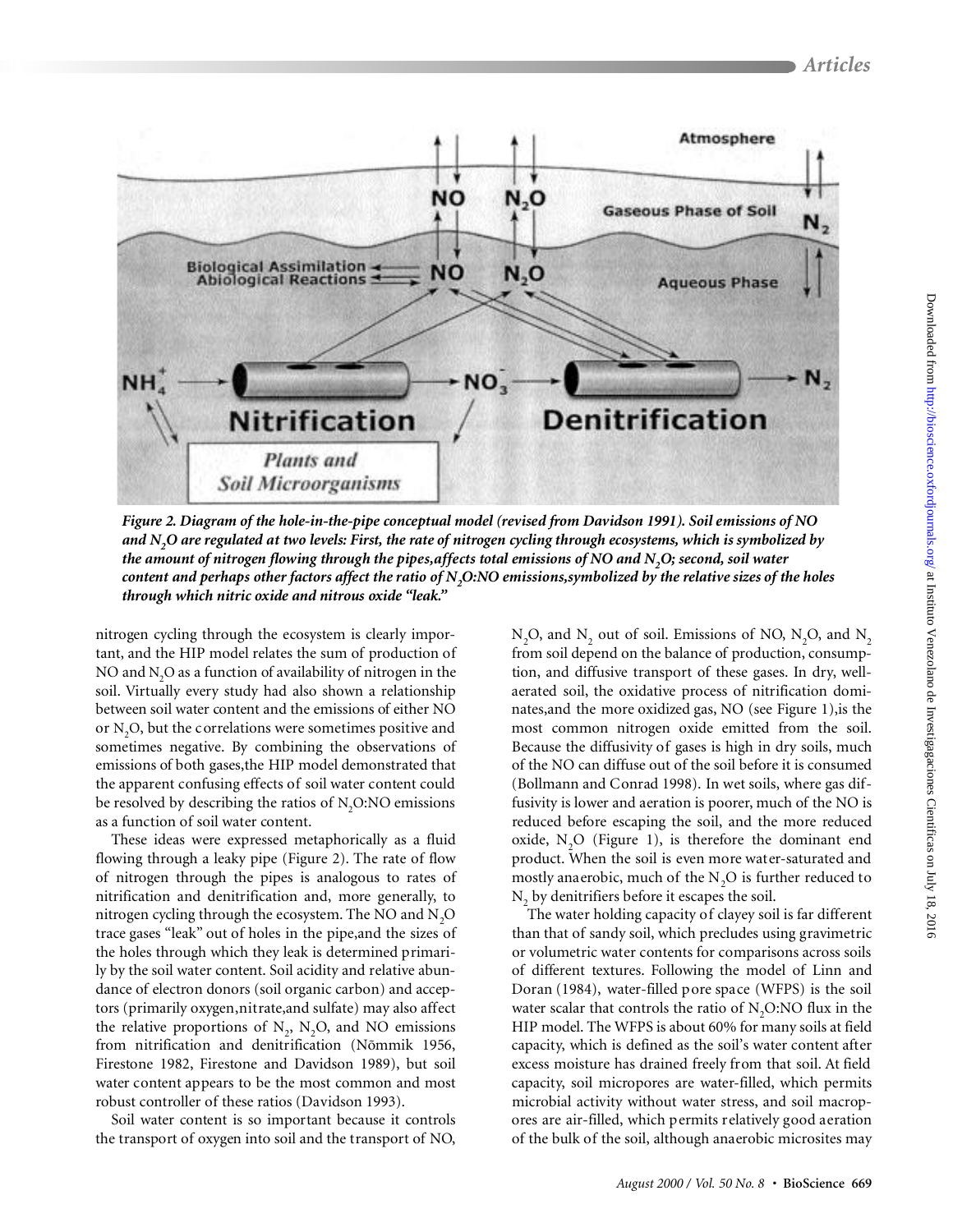| lable 1. Summary of study regions.                                                                     |                                                   | <b>Mature forest</b>           |                             |                                                                       |                                                                                                                                                |
|--------------------------------------------------------------------------------------------------------|---------------------------------------------------|--------------------------------|-----------------------------|-----------------------------------------------------------------------|------------------------------------------------------------------------------------------------------------------------------------------------|
| <b>Region</b>                                                                                          | Mean annual<br>precipitation<br>$(mm \cdot yr^1)$ | <b>Dominant</b><br>soil types  | <b>Forest</b><br>vegetation | litterfall<br>(mg $\cdot$ ha <sup>-1</sup> $\cdot$ yr <sup>-1</sup> ) | Land uses studied                                                                                                                              |
| Fazenda Vitória.<br>Paragominas, Pará, Brazil<br>2°59'S,47°31'W                                        | 1800                                              | Haplustox                      | Evergreen                   | 9.5                                                                   | Mature forests, 20-year-old<br>secondary forests,<br>active pastures, degraded<br>pastures                                                     |
| La Selva Biological Station<br>and nearby pastures, Heredia<br>Province, Costa Rica<br>10°12'N,83°32'W | 4000                                              | Andic and Oxic<br>Humitropepts | Evergreen                   | 7.8                                                                   | Mature forest, chrono-<br>sequence of active<br>pastures aged 3-22 years                                                                       |
| Luquillo Experimental<br>Forest, Puerto Rico<br>18°18'N,65°50'W                                        | 3000                                              | Tropohumults                   | Evergreen                   | 8.5                                                                   | >60-year-old-forests, secondary<br>forests of 25-45 years,<br>pasture abandoned for >10<br>years, active pastures                              |
| Guánica Forest Biosphere<br>Reserve, Puerto Rico<br>18°00'N,66°55'W                                    | 860                                               | Calciustolls                   | Drought-deciduous           | 4.8                                                                   | Secondary forests of 40 years<br>recovering from pasture, and<br>disturbed forests that were<br>"patch-cut" for charcoal about<br>60 years ago |

#### **Table 1. Summary of study regions.**



*Figure 3. Proposed relative contributions of nitrification (shaded) and denitrification (cross hatched) to emissions of NO and N2O as a fu n ction of soil wa ter- f i lled po re space (WFPS; from Davidson 1991). The shapes of the c u rve s , the curve hei gh t s , WFPS opti m a , and the* inflection points were largely educated guesses based on *the limited field and laboratory data available.* 

exist.Field capacity is the approximate transition in water content at which both oxidative and reductive processes are active in the soil. Based on this assumption and published studies of field and laboratory work, Davidson (1991, 1993) reasoned that the ratio of N<sub>2</sub>O:NO flux should be about 1 at 60% WFPS and that the relative contributions of nitrification and denitrification to  $NO$ ,  $N$ <sub>2</sub>O<sub>2</sub> and  $N_2$  emissions could be expressed as a function of WFPS (Figure 3).

Because the atmosphere is mostly  $N_2$ , direct study of  $N_2$ production requires costly isotopic approaches or highly controlled laboratory conditions. Acetylene can be used to inhibit  $N<sub>2</sub>O$  reduction, thereby making it possible to estimate  $\text{N}_2\text{O}:\text{N}_2$  ratios indirectly by comparing  $\text{N}_2\text{O}$  production rates with and without the acetylene inhibitor (Yoshinari et al. 1977). However, this method suffers from artifacts caused by the reaction of acetylene with NO (Bollmann and Conrad 1997). Therefore, because of the paucity of reliable data on  $\mathrm{N}_2$  emissions,this article focuses primarily on N<sub>2</sub>O:NO ratios.

Considering that rates of nitrogen cycling and water content both strongly affect emissions of NO and  $N_2O$ , the advantage of studying these two gases simultaneously becomes apparent. High nitrogen availability, which might be expected to promote high rates of NO production, for example, might instead increase only  $N<sub>2</sub>O$  production if the water content of the soil favors the production of  $N_2O$ . In this example, a researcher who studied both NO and N<sub>2</sub>O simultaneously would see that nitrogen availability was indeed related to the sum of NO and N<sub>2</sub>O production. In contrast, a researcher who focused solely on NO might mistakenly conclude that nitrogen availability is not important for NO emissions. The HIP model, which conceptualizes the link between NO and  $N_2O$ , has proven helpful for the interpretation of results of numerous studies (e.g., Davidson et al. 1993, Keller and Reiners 1994, Riley and Vitousek 1995, Matson et al. 1996, Veldkamp et al.1998),thus conferring further empirical support for the conceptual basis and utility of the HIP model.

One drawback of the HIP model is the difficulty of using it to make comparisons across a range of sites when no universally acceptable and robust measure or index of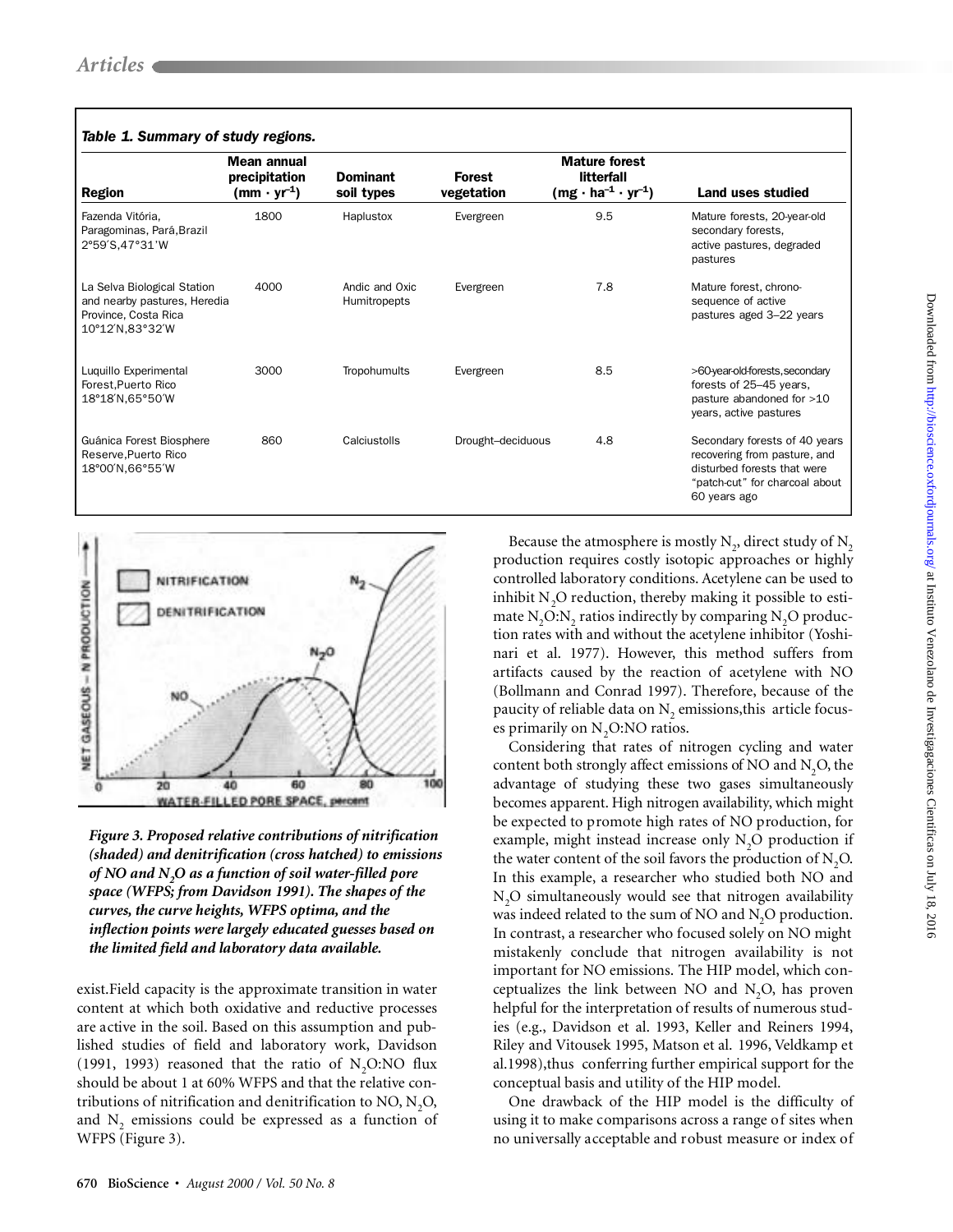nitrogen availability exists. Within a single study, one of the several commonly used indexes of nitrogen availability, such as assays for net nitrogen mineralization,net nitrification, nitrification potential, or extractable ammonium  $(\mathrm{NH}_4^+)$  and nitrate  $(\mathrm{NO}_3),$  has usually been found to correlate with emissions of NO or  $N_2O$ , or both (Williams et al.1992). Unfortunately, none of these indexes of nitrogen availability has emerged as the best index of "nitrogen flowing through the pipe" for the majority of studies. Some of this inconsistency arises from differences in the way investigators measure nitrogen cycling processes such as net nitrogen mineralization and net nitrification (Hart et al. 1994). Even inorganic nitrogen pools are often measured with different extraction times and ionic strengths of salt solutions. In many studies, only some of the nitrogen-availability indexes or only one of the two nitrogen oxide gases are measured, which further limits comparability across studies.

# A field test of the HIP model

We sought to test the HIP model across sites,using consistent methodologies, with two objectives: to demonstrate the usefulness of the HIP model for interpreting measured variation in NO and N<sub>2</sub>O emissions under a wide range of climatic conditions and land-use types, and to identify the best measure of nitrogen availability for indicating nitrogen flowing through the pipe.

We chose to conduct this demonstration in tropical forests for several reasons. First, tropical forest soils often emit large amounts of both N<sub>2</sub>O (Matson and Vitousek 1990) and NO (Davidson and Kingerlee 1997), because nitrogen is often a relatively abundant nutrient in such ecosystems (where phosphate adsorption onto highly weathered minerals of Oxisols and Ultisols often makes phosphorus more strongly limiting to plant growth [Vitousek and Sanford 1986]). Hence, nitrogen cycling rates (the flows of nitrogen through the pipes) are naturally high in many tropical forests. The  $N<sub>2</sub>O$  emitted at the soil surface leaves the tropical forest ecosystem and becomes an important source of atmospheric  $N_2O$ . In contrast, NO emitted from the soil may be recycled through reactions within the forest canopy (Jacob and Bakwin 1991); its importance to regional and global tropospheric chemistry is therefore less certain, but NO emissions are clearly worthy of study.

A second reason for doing this research in tropical forests is that deforestation is occurring rapidly in tropical regions (Houghton 1993), resulting in land uses, such as active and abandoned cattle pastures, where nitrogen availability and nitrogen oxide emissions may be altered relative to those of the primary forests that were replaced (Matson and Vitousek 1990, Keller and Reiners 1994, Neill et al. 1995). These land use changes may be affecting the global and regional budgets of NO and  $N_2O$ , and they also provide wide ranges of nitrogen availability and expected nitrogen oxide emissions for testing the HIP model. Similarly,



*Sampling flux chamber headspace gas with a syringe in the drought deciduous forest of Guánica, Puerto Rico. The syringe samples are analyzed in the laboratory for N2O and CH<sup>4</sup> concentrations by gas chromatography. Photo by H. Erickson*

the wide range of climatic regimes within forested areas of the tropics, including mean annual precipitation and length and severity of dry seasons, provides large variation in soil water content for testing the HIP model.

**Study design.** Four areas spanning a broad range of annual precipitation totals and seasonality were selected (Table 1): the Guánica dry forest in southern Puerto Rico (PR), which has low rainfall and long, severe droughts;the Luquillo evergreen forest in northeastern PR, which has



*Making measurements of NO and CO<sup>2</sup> fluxes using a dynamic chamber method in a recently created (less than 1-year-old) cattle pasture near Paragominas, Brazil. The chamber top is held in the air between flux measurements to obtain background atmospheric gas concentration measurements. Photo: E. Davidson.*

intermediate rainfall with only slight seasonality; the Fazenda Vitória evergreen forest in the eastern Brazilian Amazon region, which has intermediate rainfall and a long, severe dry season; and the La Selva evergreen forest of eastern Costa Rica, which has high rainfall and a brief, mild dry season.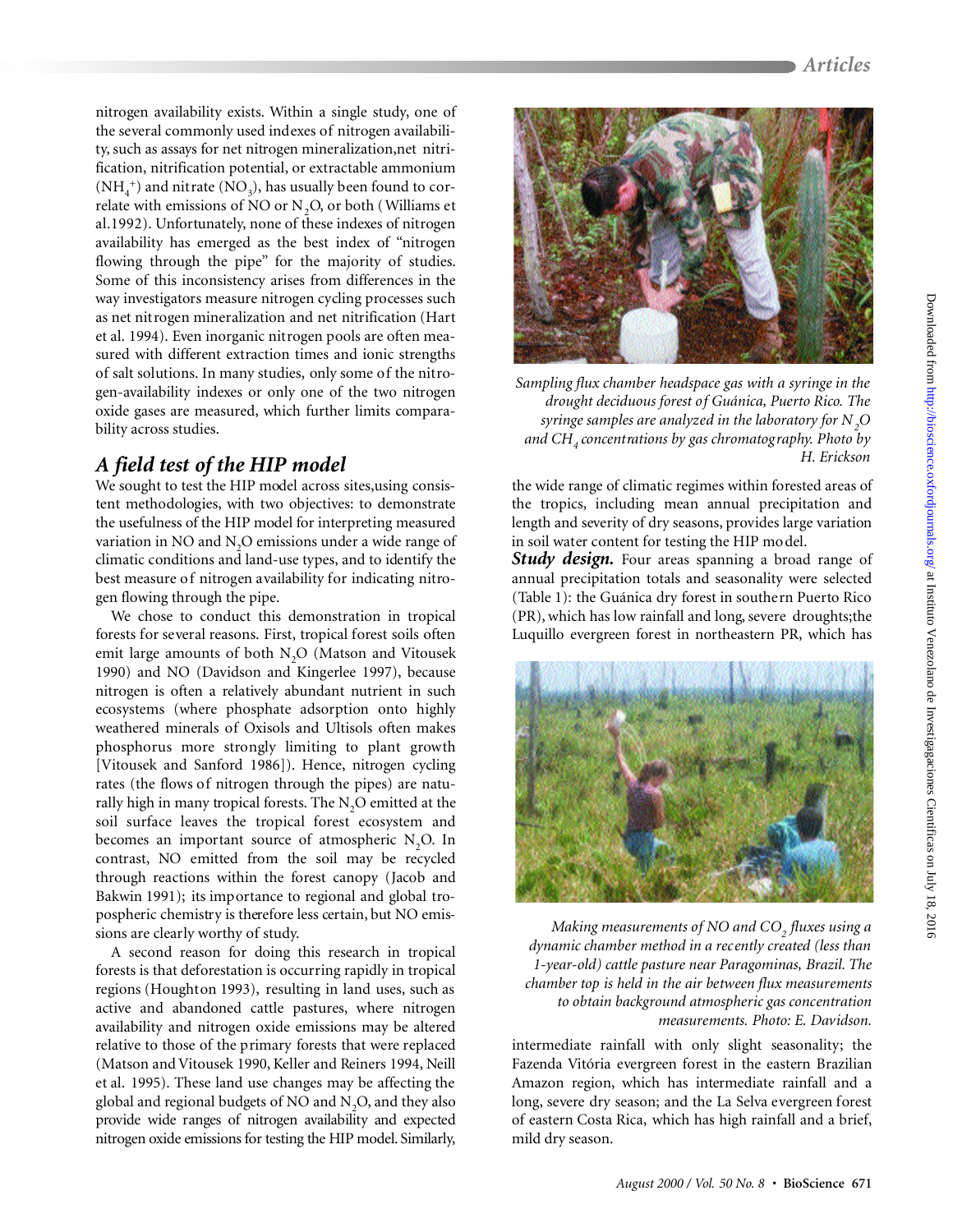

*Figure 4. The sum of measured emissions of NO and N<sub><i>i*</sub>O as a function of indexes of nitrogen availability (see Hart et al. 1994 for methodological details): (a) Ammonium extracted in 2 M potassium chloride (KCl) (LogY = -1.165LogX + 1.459;  $R^2$  $= 0.30; N = 80.$  *(b) Nitrate extracted in 2 M KCl (LogY* =  $0.504$ LogX –  $0.072; R^2 = 0.12; N = 80.$  *(c) The ratio of extractable nitrate to the sum of extractable nitrate + ammonium (LogY = 2.054X – 0.538; R<sup>2</sup> = 0.34; N = 80). (d) Net nitrogen mineralization determined by the change in extractable inorganic nitrogen during 7-day aerobic laboratory incubations (25 is added to each value in order to render all values positive before logarithmic transformation; negative values had occurred where there was net nitrogen immobilization;* LogY =  $3.521$ LogX –  $4.952$ ; R<sup>2</sup> = 0.33; N = 78). (e) Net nitrification determined *by change in extractable nitrate during the net nitrogen mineralization assays (LogY = 1.326LogX – 1.006; R<sup>2</sup> = 0.26; N = 7 8 ) .( f) Ni tri f i c a tion poten tial in a 24-hour labora to ry soil slurry assay with excess ammonium (LogY = 0.943LogX + 0.686;*  $R^2$  = 0.47; N = 72). All regressions are significant at  $\alpha$  = 0.05. The plotting symbols indicate study areas: B = Brazil, C = *Costa Rica, G* = *Guánica, L* = *Luquillo. Each flux estimate is a mean of 4–8 chamber measurements at a study site (a land use such as a forest or pasture of specific age) on a sampling date. Static chambers were used for N<sub><i>a</sub>O* fluxes and dynamic</sub> *chambers for NO fluxes (Davidson et al. 1991, Keller and Reiners 1994). All nitrogen availability indexes are means of 4–32 assays of the top 10 cm of mineral soil for a site and date (the number of replicates varied among regional studies). The data* used in this analysis include only those dates where fluxes and nitrogen availability indexes were measured at approximately *the same time.* 

At each of these locations, we identified several land use and land cover types common in those regions. In Costa Rica (seven sites), active cattle pastures of different ages (a chronosequence) and an old forest were studied. In both Luquillo (eight sites) and Brazil (eight sites), we studied active and abandoned cattle pastures, young secondary forests that previously had been pastures, and old forests.

Within the Luquillo forest, we also studied fertilized (300 kg · ha<sup>-1</sup> · yr<sup>-1</sup> of nitrogen) and unfertilized old forest stands at a site called El Verde. The old forests at Luquillo were determined to be at least 60 years old,based on aerial photography dating back to the 1930s. The Luquillo forests may have experienced varying degrees of human disturbance before 1930, and they also experienced extensive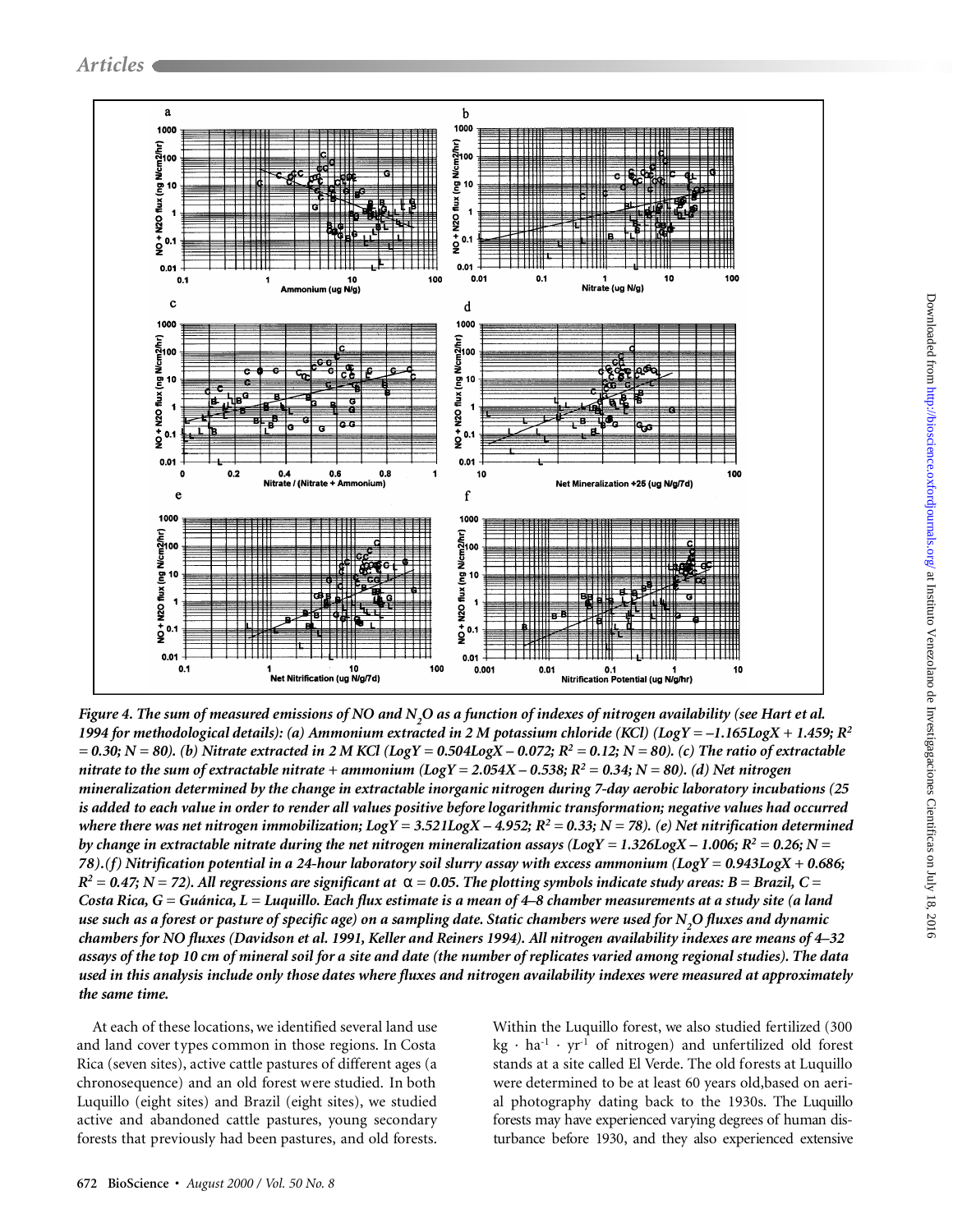| Region               | Land use study site                                     | Nitrous oxide                                  | Nitric oxide |
|----------------------|---------------------------------------------------------|------------------------------------------------|--------------|
|                      |                                                         | $(kg \cdot ha^{-1} \cdot yr^{-1}$ of nitrogen) |              |
| Costa Rica           | Old-growth forest <sup>a</sup>                          | 5.9                                            | 0.9          |
|                      | 3-year-old pasture                                      | 6.9                                            | 4.4          |
|                      | 6-year-old pasture                                      | 11.0                                           | 5.4          |
|                      | 7-year-old pasture                                      | 10.4                                           | 9.2          |
|                      | 9-year-old pasture b                                    | 32.0                                           | 23.0         |
|                      | 14-year-old pasture                                     | 13.2                                           | 5.5          |
|                      | 22-year-old pasture                                     | 3.8                                            | 3.7          |
| Puerto Rico-Luquillo | Sabana active pasture                                   | 0.7                                            | 0.1          |
|                      | Sabana abandoned pasture                                | 0.2                                            | 0.1          |
|                      | Sabana midsuccessional forest (approximately 25 years)  | 0.1                                            | 0.0          |
|                      | Sabana old forest (>60 years)                           | 1.7                                            | 0.4          |
|                      | Mameyes active pasture                                  | 0.5                                            | 0.2          |
|                      | Mameyes abandoned pasture                               | 0.5                                            | 0.1          |
|                      | Mameyes midsuccessional forest (approximately 45 years) | 8.3                                            | 0.6          |
|                      | Mameyes old forest (>60 years)                          | 0.6                                            | 0.1          |
|                      | El Verde control old-growth forest (>60 years)          | 0.7                                            | 0.1          |
|                      | El Verde N-fertilized old-growth forest (>60 years)     | 19.2                                           | 2.5          |
| Puerto Rico-Guanica  | Secondary forest after charcoal production              | 0.0                                            | 0.8          |
|                      | Secondary forest after charcoal production              | 0.0                                            | 0.5          |
|                      | Secondary forest after pasturing                        | 0.8                                            | 12.0         |
|                      | Secondary forest after pasturing                        | 0.0                                            | 2.5          |
| Brazil-Paragominas   | Old-growth forest                                       | 2.4                                            | 1.5          |
|                      | Secondary forest (20 years)                             | 0.9                                            | 0.3          |
|                      | Active pasture                                          | 0.3                                            | 0.5          |
|                      | Degraded, abandoned pasture                             | 0.1                                            | 0.7          |

Table 2. Summary of annual estimates of nitrous oxide and nitric oxide emissons.

<sup>a</sup>Keller and Reiners (1994).

<sup>b</sup>Veldkamp et al. (1999). Fluxes for the same sites three years earlier were reported by Keller et al. (1993).

<sup>c</sup>Erickson, et al. in press.

<sup>d</sup>Heather Erickson, Universidad Metropolitana, unpublished data.

<sup>e</sup>Verchot et al. (1999).

damage from Hurricane Hugo in 1989 (Scatena and Larsen 1991). The old-growth forests of Costa Rica and Brazil have experienced some human influence, but have probably not been cleared during the last few hundred years. In Guánica (4 sites), the study sites were either se condary forests derived from pasture lands or disturbed forests from which trees had been cut in patches for charcoal production about 60 years ago.

The study sites within these four regions provided considerable variation in the two factors most important for the HIP model.First,differences in land use provided variation in nitrogen cycling among forests and pastures,thus providing different flows of nitrogen through the pipe. Second,differences among regions in total annual rainfall and seasonality created variation in soil water content, which regulates the relative sizes of the holes in the pipe and the ratios of  $N_2O:NO$  emitted from the soil.

Similar measurement techniques were used for all sites. More information about these sites and details about the methodologies and frequency of measurements are in a series of papers that summarize the results for Puerto Rico (Heather Erickson, et al. in press), Costa Rica (Veldkamp et al. 1999), and Brazil (Verchot et al.1999).

*Differences among land uses.* The effects of land use change on emissions of  $N_2O$  and  $NO$  is a timely topic because of concerns about sources of greenhouse gases (Prather et al. 1995). We first offer a few generalizations from our studies:

**Old-growth tropical forests have big fluxes.** We can reconfirm that lowland old-growth evergreen tropical forests are significant sources of N<sub>2</sub>O and NO. In Brazil, the old-growth forest soils emitted 1.5 kg  $\cdot$  N ha $^{-1}$   $\cdot$  yr $^{-1}$  of NO and 2.4 kg  $\cdot$  N ha<sup>-1</sup>  $\cdot$  yr<sup>-1</sup> of N<sub>2</sub>O. The Costa Rican oldgrowth forest soils emitted 0.9 kg  $\cdot$  N ha<sup>-1</sup>  $\cdot$  yr<sup>-1</sup> of NO and 5.9 kg  $\cdot$  N ha<sup>-1</sup>  $\cdot$  yr<sup>-1</sup> of N<sub>2</sub>O (Table 2). These emissions are higher than for most temperate forests (except for those with high rates of atmospheric nitrogen deposition and high nitrogen oxide emissions; Gasche and Papen 1999, Papen and Butterbach-Bahl 1999). The soils of the Costa Rican site are younger and more fertile than those of Brazil, which may explain the very high NO and N<sub>2</sub>O emissions there.

Old pastures have little fluxes. Replacement of oldgrowth lowland tropical forests with cattle pastures changes  $N_2O$  and NO emissions (Table 2). In Costa Rica, emissions of NO and N<sub>2</sub>O increased in young pastures, but in the 22 year-old pasture emissions of  $N_2O$  were lower than in the old forest. In Brazil, both pastures studied were about 20 years old, and the pasture emissions of  $N_2O$ and NO were lower than those in the adjacent old-growth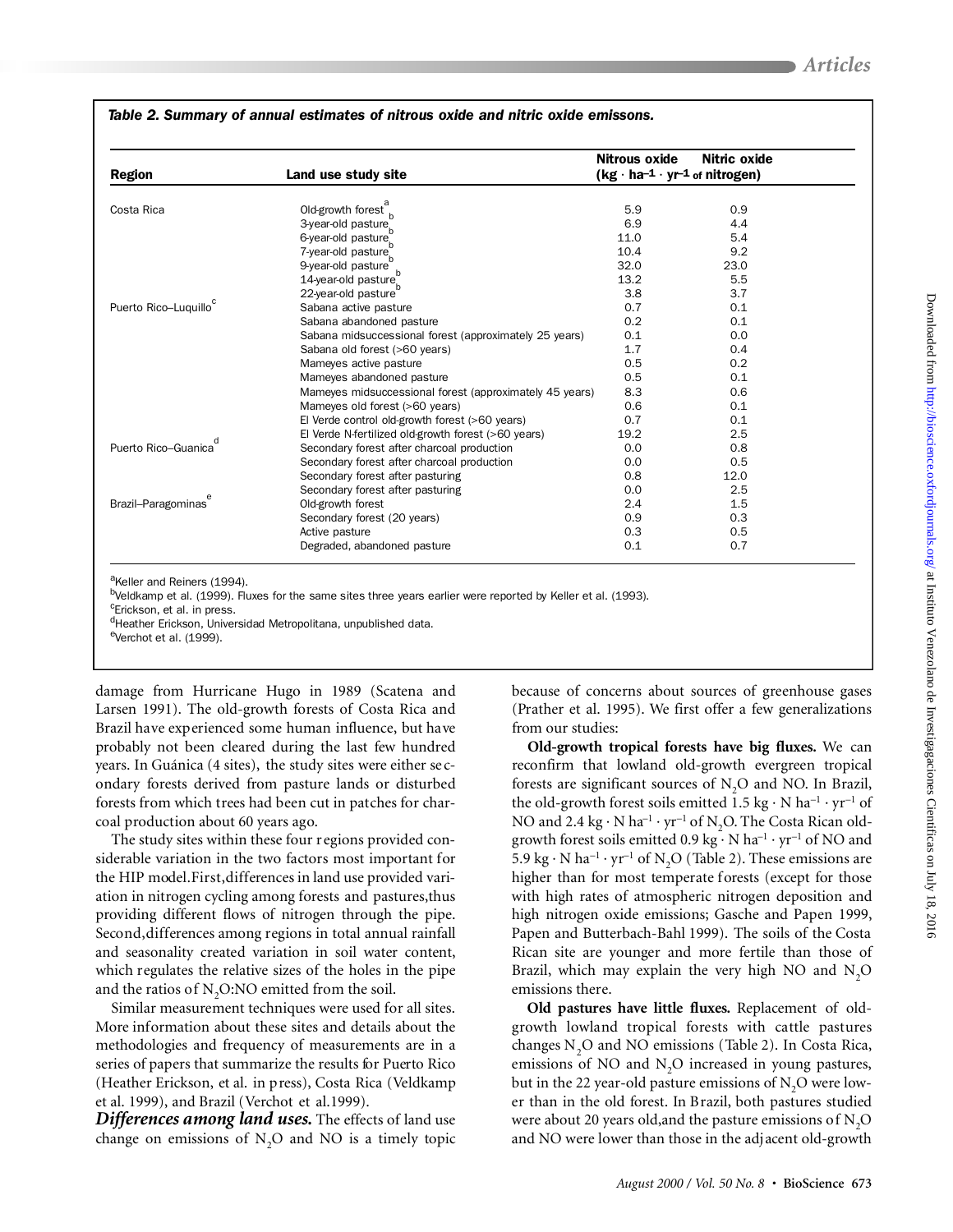

*Figure 5. The sum of annual estimates of emissions of NO and N*<sub>2</sub>*O* as a function of litterfall characteristics. (a) Annual total *fine litterfall nitrogen*  $(Y = 0.038X - 1.81; R^2 = 0.57; N = 13)$ . *(b) Li t terf a ll C:N ra tios (LogY = –0.0563X + 2.331; R<sup>2</sup> = 0.70;*  $N = 15$ ). Both regressions (solid lines) are significant at  $\alpha =$ 0.05. The plotting symbols indicate study areas:  $B = Brazil$ ,  $C$ *= Costa Ri c a , G = Gu á n i c a , L = Lu q u i ll o, E = El Verd e . Lea f litterfall nitrogen was estimated by Erickson (in press) for the Guánica, Luquillo, and El Verde sites and adjusted here for total fine litter production (leaf litterfall = 80% of total).* **Total fine litterfall nitrogen in the same Brazilian forests was** *estimated by Daniel Markewitz and Eric Davidson (unpublished data). The total fine litterfall nitrogen estimate of Vitousek (1984) was used for La Selva, Costa Rica. Annual e s ti m a tes of NO and N2O fluxes were determined from 12 or more monthly measurements at Luquillo and in Brazil,and from 4 seasonal measurements at Guánica and at the Costa Rican pastures. For Costa Rican forests, the annual estimates of Keller and Reiners (1994) were used. The legume-rich Guánica site with high emissions and the fertilized El Verde site with very high emissions were omitted from the regression analysis shown in (a). The dashed line in (a) indicates the pre d i cted emissions ba sed on the assu m ptions of the CASA model by Potter et al. (1996).* 

forest. The pastures in Luquillo were more than 60 years old and also had low emissions.

Fluxes from young successional forests are highly variable. In both Brazil and Puerto Rico, abandoned pastures and most of the early to midsuccessional forests had low emissions (Table 2). However, two important exceptions to this generalization were found in Puerto Rico. At Luquillo and Guánica we found one secondary forest in each area that was relatively rich in legume species and that had emissions exceeding those of all other study sites in each respective region (Table 2). We infer from the nitrogen availability data presented below that the presence of nitrogen-fixing leguminous trees, which is linked to land use histories and the resulting successional trajectory of species composition, increased nitrogen availability, thereby also increasing emissions of NO and N<sub>2</sub>O (Erickson, et al.in press).

*The first HIP metaphor: Nitrogen flowing through the pipe.* For the analysis in this article, the most important question is whether these variations in N<sub>2</sub>O and NO emissions among regions and among land uses within regions covary with any or all the indexes of nitrogen availability that can be used as proxies for nitrogen flowing through the pipe in the HIP model. For each of the six indexes of nitrogen availability shown in Figure 4, a significant correlation ( $\alpha$  = 0.05) was found between the sum of NO and N<sub>2</sub>O emissions and the nitrogen-availability index.

Extractable  $\mathrm{NH}_4^+$  was negatively correlated with nitrogen oxide emissions, whereas extractable  $NO<sub>3</sub><sup>-</sup>$  and the ratio of  $NO_3^- : NO_3^- + NH_4^+$  were positively correlated with nitrogen oxide emissions (Figures 4a,4b, and 4c). In other words, the sites that had low emissions of NO and N<sub>2</sub>O generally also had  $NH_4^+$  as the dominant form of inorganic nitrogen. These low-flux,  $NH_4^+$ -dominated sites were mostly the active and abandoned cattle pastures of Puerto Rico and Brazil and the old active cattle pasture of Costa Rica. Where nitrate was the dominant form of soil inorganic nitrogen—such as the primary forests of Costa Rica and Brazil, the young pastures of Costa Rica, and the two legume-rich secondary forests of Puerto Rico—the emissions of NO and  $N<sub>2</sub>O$  were generally high. A similar distinction between predominance of  $NH_4^+$  in old pastures and  $\mathrm{NO_3^-}$  in forests and young pastures was found in Rondônia, Brazil (Neill et al. 1995).

Although we recognize that inorganic nitrogen pool sizes are not measures of flow of nitrogen through those pools (Davidson et al. 1990), the pool sizes may be good indicators of whether the nitrogen cycle is conservative (closed) or leaky (open). When  $NO_3^-$  accumulates and dominates the inorganic nitrogen pool, then gross rates of nitrification must exceed rates of nitrate uptake by plants and microorganisms. Nitrate accumulation and predominance over  $\mathrm{NH}_4^+$  is,<br>therefore, indicative of an open, leaky nitrogen cycle that leaches  $NO<sub>3</sub><sup>-</sup>$  (Vitousek et al. 1982), and it also appears to be indicative of nitrogen losses as NO and  $N_2O$ . In other words, although the  $NO_3^-$  pool does not provide a direct measure of nitrogen flux in the soil,it indicates that excess nitrogen is flowing through the pipe relative to the ability of plants and soil microorganisms to assimilate  $NO_3^-$ .

The net nitrogen mineralization and net nitrification assays are direct measures of nitrogen flowing through the pipe under laboratory conditions defined by the incubation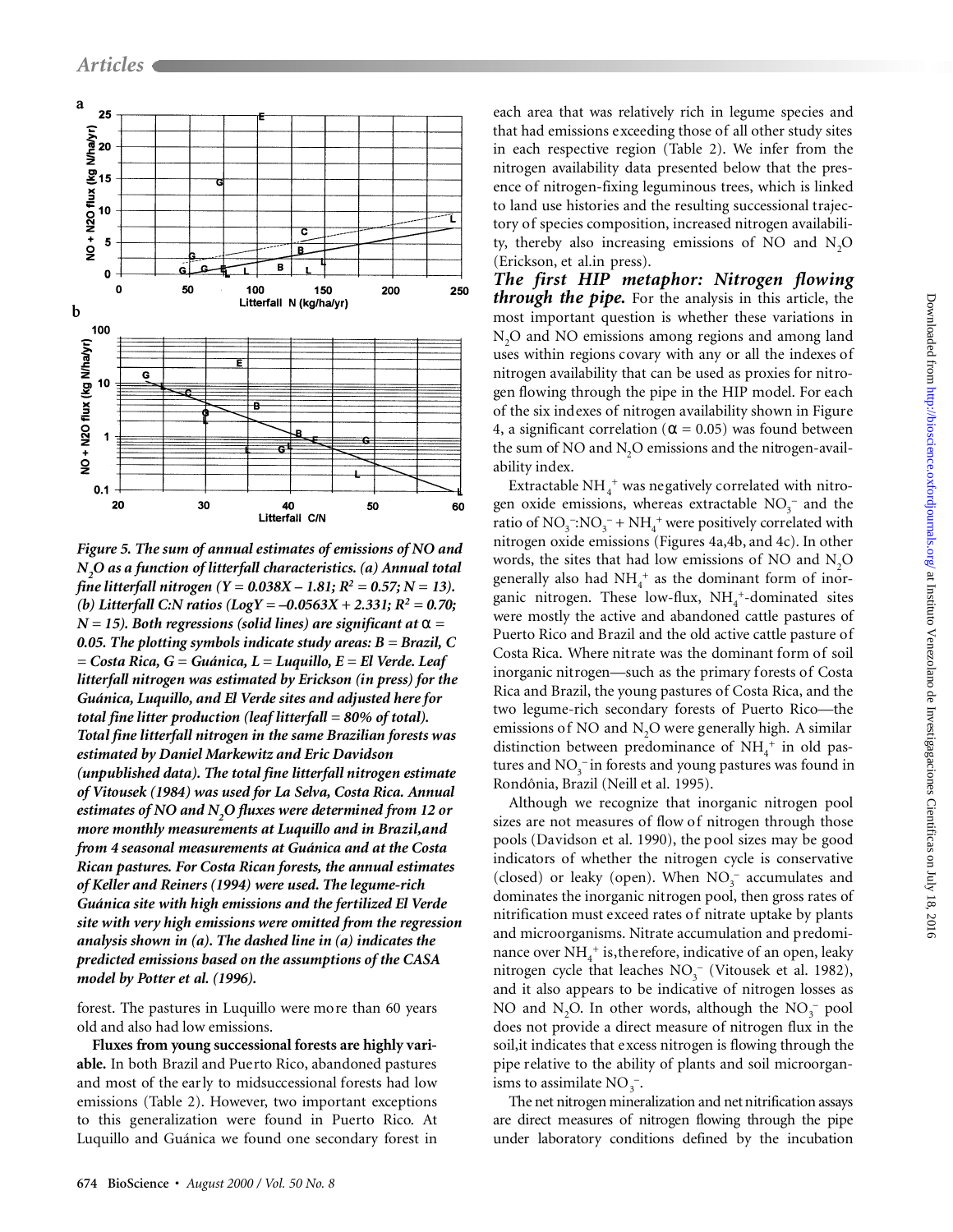methodology (Hart et al.1994). These assays are also good indicators of when nitrogen availability exceeds microbial assimilative demand. The same pasture sites that were dominated by NH<sup>4</sup> <sup>+</sup> and had low emissions of NO and N<sub>2</sub>O also had net nitrogen immobilization (negative values for net mineralization), low rates of net nitrification, and low nitrification potentials (Figures 4a,4c, 4d,4e,and 4f). Similarly, net nitrogen mineralization, net nitrification, and nitrification potentials were high in the old forests of Costa Rica and Brazil, the young pastures of Costa Rica,and the legume-rich secondary forests of Puerto Rico, where  $NO_3^-$  dominated and where the emissions of NO and N<sub>2</sub>O were also high.

The nitrification potential assay measures the capacity of the population of nitrifying bacteria in a soil sample to convert added  $\mathrm{NH}_4^+$  to  $\mathrm{NO}_3^-$  under laboratory conditions (Hart et al.1994). Nitrifying bacteria starve and their populations decline when nitrogen availability is low (Davidson et al. 1990). Therefore, low nitrification potentials indicate low population capacities, which result from low nitrogen availability. A high nitrification potential exists only when nitrogen availability remains high enough to support a viable population of nitrifying bacteria, which presumably also means that high rates of nitrification and flow of nitrogen through the nitrification pipe occur frequently enough to sustain a relatively large nitrifier population. Accordingly, this index of nitrogen flowing through the pipe produced the strongest correlation with NO and N<sub>2</sub>O emissions (Figure 4f).

To use litterfall nitrogen as an indicator of flow of nitrogen through the pipe, the data were aggregated to annual estimates. Annual total fine litterfall nitrogen is positively correlated with annual NO and  $N<sub>2</sub>O$  emissions (Figure 5a). The El Verde fertilized site is clearly an outlier and was excluded from the regression analyses. Apparently, this site has become nitrogen saturated (*sensu* Aber et al. 1998), and litterfall nitrogen does not reveal the excess nitrogen availability that remains in the soil (Erickson et al. in press). A legume-rich, secondary dry forest at Guánica is another outlier excluded from regression analyses. Water limits primary productivity in dry forests and litterfall rates are much lower than for evergreen forests (Table 1; Lugo and Murphy 1986), thus making litterfall nitrogen flux an inadequate indicator of excess available nitrogen in the soil of the legume-rich site at Guánica. The old-growth forests of Brazil and Costa Rica and the legume-rich secondary forest of Luquillo registered high rates of litterfall nitrogen and of NO and  $N<sub>2</sub>O$  emissions.

In addition to the flux of litterfall nitrogen, the carbon (C)-to-nitrogen ratio of litterfall has been used as an indicator of nitrogen availability in ecosystems. This ratio is not a flux that is directly analogous to flow of nitrogen through the pipe, but it may be a reasonable proxy for nitrogen availability in the ecosystem. Litter with a low C:N ratio often produces high rates of net nitrogen mineralization during decomposition. In the Luquillo study, a negative correlation was found between litter C:N ratios and net nitrogen mineralization,and a positive correlation was found between the litter C:N ratio and emissions of carbon dioxide during the nitrogen mineralization assay (Erickson et al. in press). Combining the Luquillo and Guánica data, a negative correlation was found between the litterfall C:N ratio and the logarithm of annual NO and N<sub>2</sub>O emissions (Figure 5b; Erickson et al. in press). The fertilized El Verde forest remains an outlier, as it was for the litterfall nitrogen function. Results from the Costa Rican and Brazilian sites are in reasonably good agreement with the Puerto Rico data.

In summary, variation in nitrogen availability among these diverse land uses, as indicated by all the nitrogen availability indexes, corresponded to variation in NO and N<sub>2</sub>O emissions. Hence the HIP model's metaphor of nitrogen flowing through a pipe is a useful and mechanistically accurate way of expressing how rates of nitrogen cycling within soils and within ecosystems affect emissions of these two gases.

*The second HIP metaphor: The holes in the pipe.* Differences among study regions in amount of precipitation and seasonal patterns (Table 1) provided a large range of soil water contents that could be used to test predictions of the HIP model regarding ratios of  $N_2O:NO$ . As expected, we observed a positive correlation between WFPS and the logarithm of the ratio of  $N_2O:NO$  (Figure 6). In accordance with the hypothesized transition point at field capacity, which is often about 60% WFPS, the regression line predicts that the ratio of  $N_2O:NO$  is 1 when WFPS equals 63%.

The  $N_2O:NO$  ratio was usually greater than 1 and the WFPS was usually more than 60% for most of the sites and seasons at Luquillo and Costa Rica, which are at the wet end of the climatic gradient of this study. At Fazenda Vitória, Brazil,the ratio was less than 1 during the dry season and more than 1 during the wet season (Verchot et al. 1999). The Guánica sites always had WFPS under 60%, and NO emissions always exceeded  $N<sub>2</sub>O$  emissions (ratio less than 1). In order to extend the range as low as 12% WFPS, we also included data from two other Brazilian sites studied by Verchot et al.(1999):a forest at Santana do Araguaia near the transition between Amazonian forest and savanna, and a savanna at the Instituto Brasileiro de Geografia e Estastística (IGBE) Reserve near Brasilia. As expected, the  $N_2O:NO$  ratio was also less than 1 at these dry sites.

Caution must be employed when analyzing ratios, because ratios are sensitive to small numbers in the denominator. As the denominator approaches zero, the ratio approaches infinity. For example, if the  $N_2O$  flux is consistently 0.50 ng  $\cdot$  cm<sup>-2</sup>  $\cdot$  hr<sup>-1</sup> of nitrogen, and in one case the NO flux is 0.05 ng  $\cdot$  cm<sup>-2</sup>  $\cdot$  hr<sup>-1</sup> of nitrogen and in another case it is 0.01 ng  $\cdot$  cm<sup>-2</sup>  $\cdot$  hr<sup>-1</sup> of nitrogen, then the N<sub>2</sub>O:NO ratios will be 10 and 50, respectively. However, both of these NO fluxes are below detection limits,and the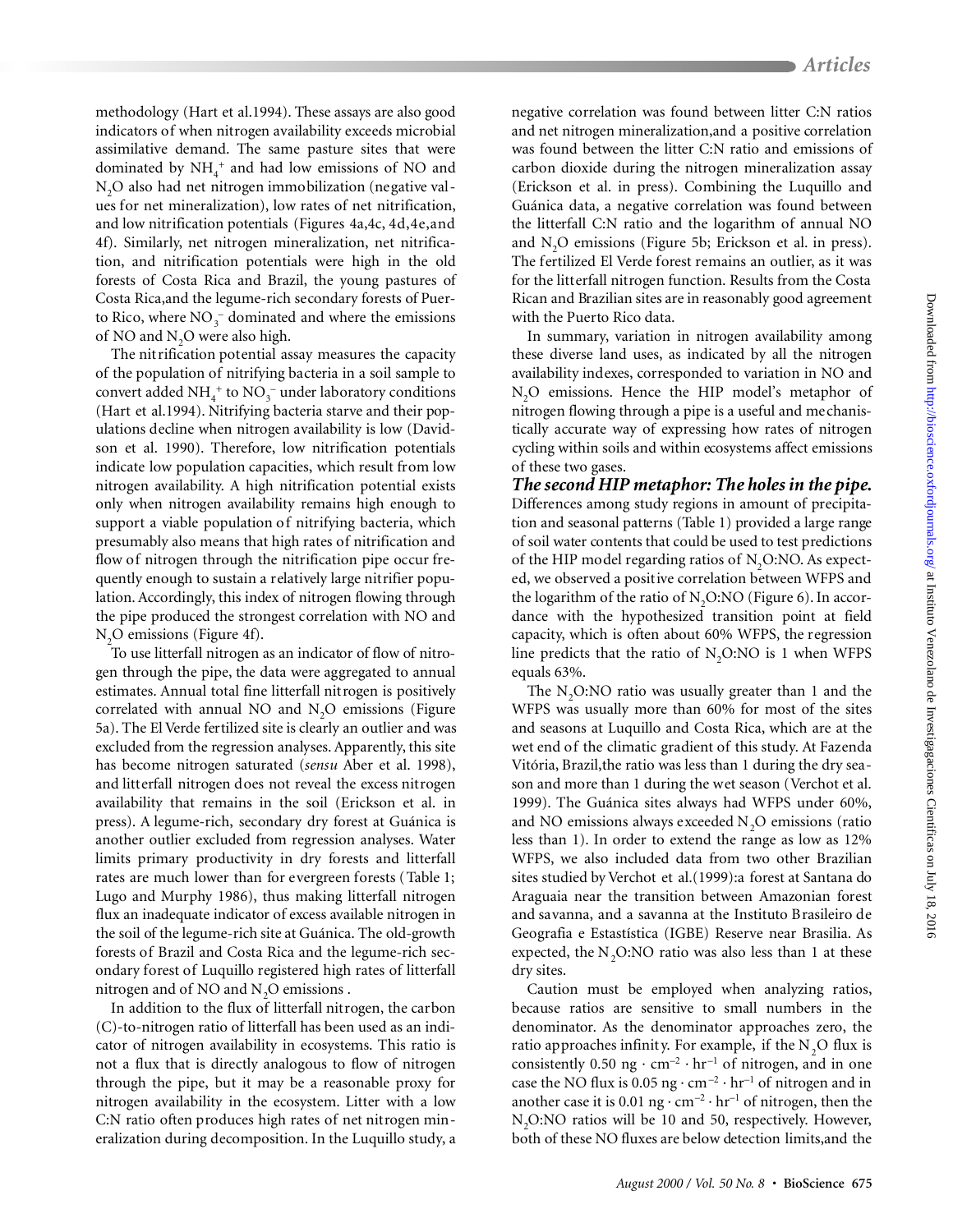

*Figure 6. The ratio of N<sub>2</sub>O:NO emissions as a function of the percentage of water-filled pore space (WFPS) of the surface mineral soil* (LogY = 0.026X – 1.660;  $R^2 = 0.50$ ;  $N = 58$ ). The *regression is significant at*  $\alpha = 0.05$ . Plotting symbols and *sample sizes are the same as in Figures 4 and 5, except that two additional Brazilian site s , a fo rest at Santana do Araguaia (S) and a savanna site at the ecological reserve of the Insituto Brasileiro de Geographia e Estatística (I) near Brasilia (Verchot et al. 1999), are also included.* 

seemingly large difference between the two N<sub>2</sub>O:NO ratios is actually not meaningful. Consequently, we found it necessary to exclude all NO fluxes less than  $0.1$  ng  $\cdot$  cm<sup>-2</sup>  $\cdot$  hr<sup>-1</sup> of nitrogen.

#### *Limitations of the model*

The HIP model is a simplification of complex soil biogeochemical processes,including nitrification, denitrification, nitrogen mineralization, competition for inorganic nit rogen, carbon supply, solubility and diffusion of gases, and growth of microbial populations. Like many simplifications,the HIP model can be helpful, but it does have limitations. For example, model predictions will have only broadbrush accuracy; some applications may suffer from signal-to-noise considerations; and some physical, chemical, and biological soil processes that are sometimes important are not included in the HIP model .

*Broadbrush accuracy.* Although the significant correlations between nitrogen availability indexes and NO and N<sub>2</sub>O emissions shown in Figures 4 and 5 clearly support the assertion that nitrogen oxide emissions are related to rates of nitrogen cycling in ecosystems, a model based on these regression parameters will have only order-of-magnitude prediction accuracy.

**Big residuals.** Residuals of the best-fit lines in Figure 4 show that the measured emissions are frequently more than a factor of 10 different from predicted values. Moreover, there are clear biases among the residuals, such as consistent underestimation of emissions for the Costa Rican sites by nearly all of the indexes. For a given level of net nitrogen mineralization or any of the other indexes of nitrogen availability in Figure 4, more NO and  $N_2O$  was produced in the Andic Inceptisols of Costa Rica than in the Oxisols and Ultisols at the other sites. Perhaps carbon availability to denitrifiers, frequently high soil water content, or some other factor causes greater nitrogen oxide gas production per unit of nitrogen cycled in the Costa Rican forest.

A similar conclusion was reached by Reich et al. (1997) with respect to correlations of litterfall nit rogen and net nitrogen mineralization with aboveground net primary productivity (ANPP) across a range of temperate forests: All of the sites Reich and colleagues studied showed strong correlations, indicating the importance of nitrogen availability for ANPP, but other differences among soil types appeared to affect the amount of ANPP per unit of available nitrogen. Future refinements of HIP-style models may include more complex parameterizations involving soil types, total precipitation, or other factors that influence the relationship between nitrogen availability and NO and N<sub>2</sub>O emissions. At this point, we can say only that the underlying principle of linkage between nitrogen cycling rates and nitrogen oxide emissions is generally consistent and widely applicable. Water-filled pore space has also been reconfirmed as an effective predictor of the ratio of N<sub>2</sub>O:NO emissions, although the large residuals reveal that the measured ratios are also often a factor of 10 different from predicted values (Figure 6).

Application to global models and datasets. Global models that use 1 degree pixels,and even those that can achieve 1 km<sup>2</sup> resolution, must use simplifications to model biogeochemical processes. The broadbrush accuracy demonstrated in this article by the HIP model is appropriate for that use. Annual rates of litterfall nitrogen and litterfall C:N ratios have the greatest promise as drivers of regional and global biogeochemical models that predict NO and N<sub>2</sub>O emissions from soils. Litterfall data are more widely available and are less dynamic than are soil assays of inorganic nitrogen pools, nitrogen mineralization, and nitrification. Annual litterfall also integrates over much of the temporal and spatial variation of nitrogen availability in forest stands.

For an additional, independent test of the applicability of litterfall nitrogen as a predictor of NO and N<sub>2</sub>O emissions, we identified eight sites for which estimates of NO and N<sub>2</sub>O emissions and litterfall nitrogen are available in the literature. These included tropical lowland and montane evergreen forests, a drought–deciduous tropical forest, and temperate forests with modest and high nitrogen deposition rates (Figure 7). We used the regression shown in Figure 5a to predict NO and  $N<sub>2</sub>O$  emissions from annual litterfall nitrogen. Most of the sites fall near the 1:1 line in Figure 7. The main outliers to this regression are two temperate forests in Germany that receive  $20-30 \text{ kg} \cdot \text{ha}^{-1}$ · yr –1 of nitrogen from atmospheric deposition. About 15–16% of that nitrogen was emitted as NO and  $N_2O$ from the soil, which is about five times the fraction of nitrogen in litterfall assumed to be lost as nitrogen oxides in our regression model.

Similarly, the El Verde fertilized forest of Puerto Rico lost about 7% of the 300 kg  $\cdot$  ha<sup>-1</sup>  $\cdot$  yr<sup>-1</sup> of fertilizer nitrogen as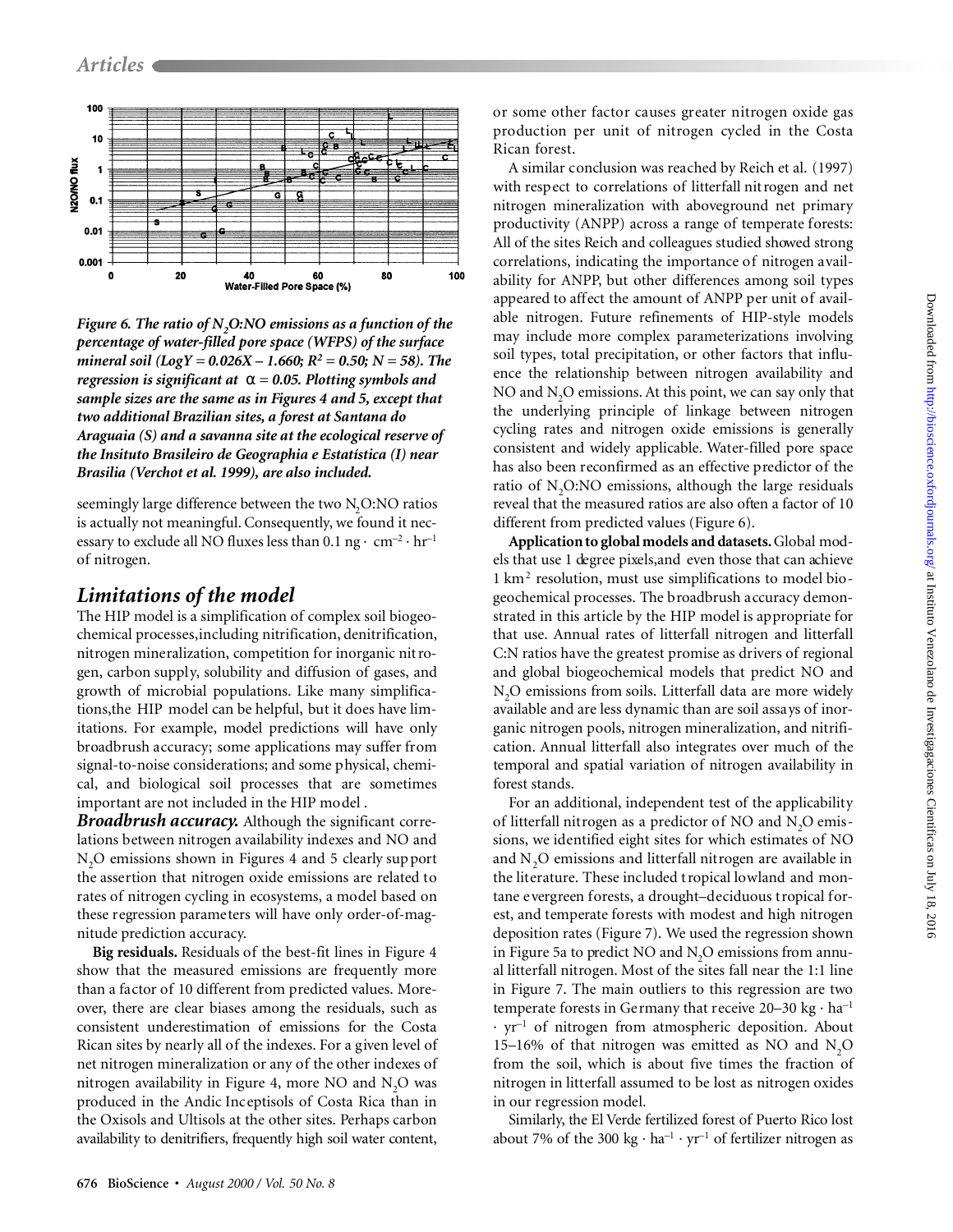NO and N<sub>2</sub>O. Hence, in some special situations—when sites are rich in nitrogen—this litterfall nitrogen regression does not work well; this is true for the legume-rich secondary forest of the dry Guánica site, the nitrogen-fertilized El Verde forest, and the nitrogen-deposition-affected temperate forests of Germany. Apparently, for all of these sites, high inputs of nitrogen could not be fully utilized by the trees. We expect that other such exceptions exist but that the majority of the world's forests will conform, within a "broadbrush factor" of about 2, to the emissions predicted by the regression equation in Figure 5a.

*Signal-to-noise.* Regression analyses are often more successful when the values of the variables span large ranges. This was certainly the case for the analyses of nitrogen-availability indexes in Figure 4. All of the Costa Rica sites, however, had relatively high values of nitrogen availability and nitrogen oxide emissions, and the natural "noise" within this relatively narrow range of values precluded Veldkamp et al. (1999) from finding statistically significant regressions, although they detected the same trends as reported here. When these same data from Costa Rica are added to the very low values from cattle pastures of Luquillo, however, statistically significant regressions are obtained. The pastures and forests of the study site in Brazil had sufficient variability in nitrogen availability and seasonal fluctuation in soil water content that Verchot et al. (1999) found significant correlations for both the nitrogen availability indexes and WFPS.

Why do some availability indexes give good correlations with nitrogen oxide emissions in some studies while others do not? The answer is probably that the range of values being regressed is too narrow for some of the correlations to be statistically significant (i.e.,a type II statistical error). Because of the high spatial and temporal variability in NO and N<sub>2</sub>O emissions, each mean flux has a large uncertainty, and large differences among means are often needed to differentiate the regression "signal"from the measurement "noise." Taking advantage of the large range of variability in this analysis allows us to conclude that nitrogen oxide emissions are correlated with all of the indexes of nitrogen availability.

*Holes to be filled.* Although the simplicity of the HIP model is appealing, further improvements will probably require that physical, chemical,and biological processes be added to the model and that more detailed consideration be given to spatial and temporal variation.

**Time scales and wet-up events.** Our monthly sampling scheme did not consider the short-term effects of rainfall events, and the HIP model does not explicitly address this type of fine-scale temporal variation. Nevertheless, wet-up events have been considered short-term pulses of increased nitrogen flowing through the pipe (Davidson et al. 1993), and a numerical version of the HIP model was developed with hourly time steps (Potter et al. 1997). The DNDC (DeNitrification DeComposition) model (Li et al. 1992) also uses hourly time steps when the soil is wet



Figure 7. Comparison of predicted and observed annual *emissions of NO and N<sub>2</sub>O emissions for other forests of the world where data are available in the literature: Co = Congo (Serça et al. 1994); Ch = Chamela, Mexico (Davidson et al. 1 9 9 1 , Ga rci a - Men d ez et al. 1 9 9 1 , Ja m a ri llo and Sanfo rd 1995); Hv = Harvard Forest, Massachusetts, USA (Bowden et a l .1 9 9 0 , Mu n ger et al. 1 9 9 6 , Ma gi ll et al. 1997); Hb = H*öglwald beech and Hs = Höglwald spruce, Bavaria, Germany (Gasche and Papen 1999, Papen and Butterbach-*Bahl 1999); Ka = Kauai, Hawaii, USA (Riley and Vitousek 1995); Ms = Manaus sandy soil and Mc = Manaus clayey so i l ,B razil (emissions from several ref eren ces su m m a ri zed by Davidson 1991, and litterfall from Luizão 1989). Predictions were based on annual litterfall nitrogen, using the regression* shown in Figure 5a. The 1:1 line is shown.

enough to promote denitrification, and it models rapid changes in soil inorganic nitrogen and readily d ecomposable organic carbon. Where modeling this type of shortterm variation is important, a blend of these approaches might be advantageous.

**Depth of microbial activity.** An important limitation of using nitrogen availability indexes based on soil assays is that they assume that the important microbial activity occurs in the top 10 cm of mineral soil, or wherever the soil has been sampled for the assay. Verchot et al. (1999) found that concentrations of  $N<sub>2</sub>O$  within the soil atmosphere increased to 8 uL $\cdot$  L<sup>-1</sup> air at 1 m depth in the Brazilian old-growth forest soil during the rainy season,indicating that significant N<sub>2</sub>O production had occurred well below the depth of 10 cm. When production occurs deep within the soil, then microbial consumption and gas transport along the long diffusive path to the surface also become important. Perhaps some of the differences among the Costa Rican, Puerto Rican, and Brazilian sites could be explained by the relative importance of microbial activity in the litter layers and in the mineral soils from the surface to variable depths. Indexes of nitrogen availability might be further improved if assays were made at several soil-depth increments and the results expressed as a weighted sum for the entire soil profile on a mass-perunit-area basis (by multiplying available nitrogen concentrations by the bulk density of each soil-depth increment).

The best index of nitrogen availability. Although we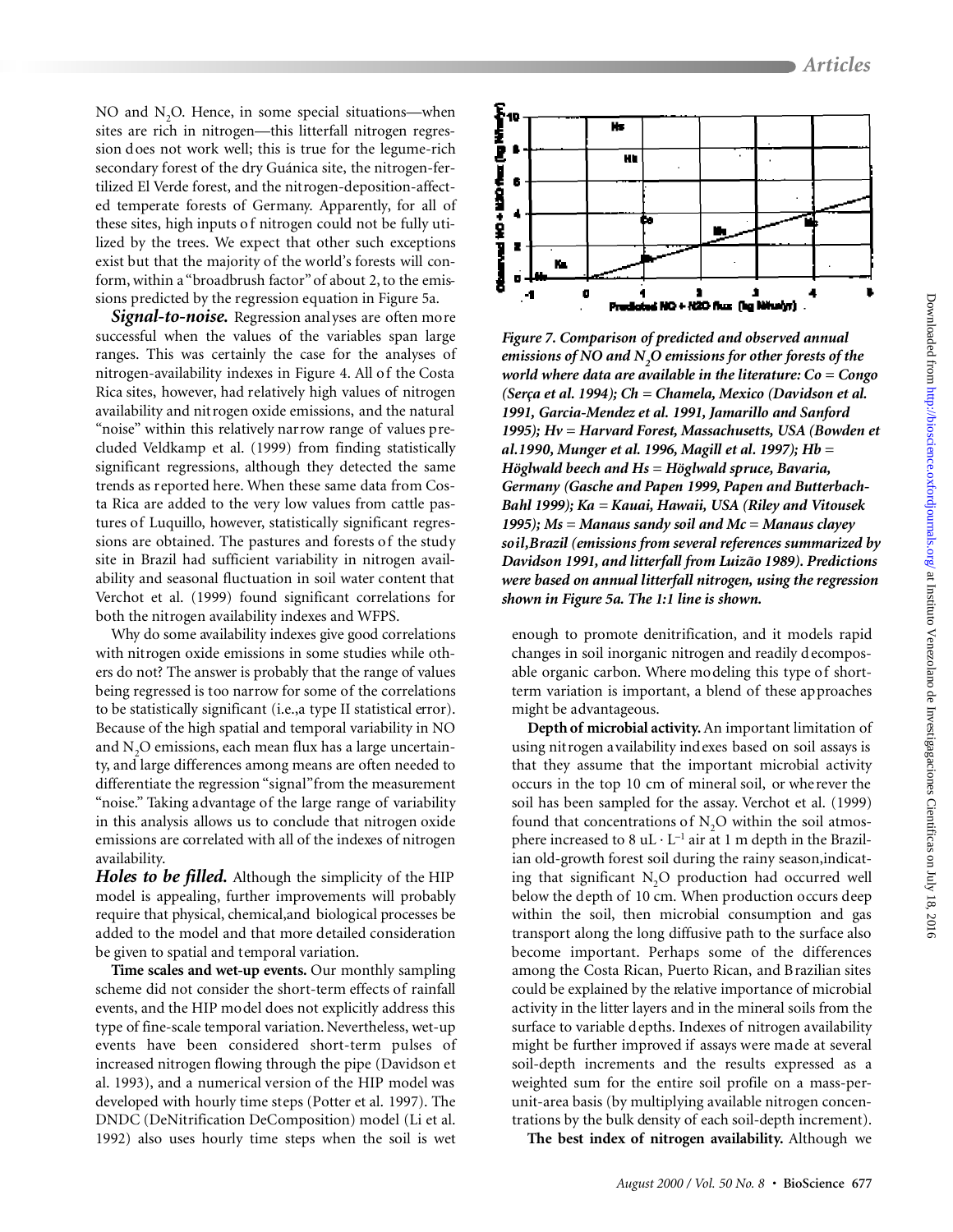have demonstrated the importance of nitrogen availability and the effectiveness of using the concept of nitrogen flowing through the pipe for studying soil emissions of NO and N<sub>2</sub>O, we have not been completely successful in finding the best parameterization of any of the nitrogen availability indexes. They all seem to work to some extent, but none of the parameterizations of nitrogen availability indexes emerges as the Holy Grail of nitrogen oxide emissions. Nevertheless,some suggestions arise from the analysis of this article. First, the distinction between ammonium-dominated and nitrate-dominated systems should be very useful as a broadbrush approximation of low and high emitting soils. Second, for the design of short-duration plot-scale studies, we recommend that a suite of nitrogen availability measures be used, with due consideration for the range of variability to be expected. Third, for studies lasting a year or longer, we recommend the collection of litterfall data.

How to use litterfall nitrogen. The regression based on aboveground litterfall nitrogen (Figure 5a) ignores root turnover, which contributes to soil nitrogen cycling but is very difficult to measure. Potter et al. (1996) attempted to include root inputs of nitrogen in their implementation of a HIP approach to modeling NO,  $N_2$ O, and  $N_2$  in their CASA (Carnegie Ames Stanford Approach) global biogeochemical model. They assumed that root litter nitrogen was equal to aboveground litterfall nitrogen, and that 2% of above- and belowground litter nitrogen (i.e., 4% of aboveground litterfall nitrogen) was used as an initial best guess of the fraction of total litterfall nitrogen lost as NO,  $N_2O$ , and  $N_2$  during decomposition and gross nitrogen mineralization. The slope of 0.038 in Figure 5a supports Potter et al.'s (1996) assumption that about 4% of the aboveground litterfall nitrogen would be lost as NO and  $N<sub>2</sub>O$ . However, a statistically significant nonzero Y intercept (–1.81 in Figure 5a) indicates that this 4% incremental loss applies only when litterfall nitrogen is in excess of about 50  $kg \cdot ha^{-1} \cdot yr^{-1}$  of nitrogen. Therefore, the best guess of Potter et al. (1996)—4%—was reasonably good, although the nonzero Y intercept indicates a threshold effect that they did not consider.

An exponential model has been proposed for the Luquillo forest data, in which the fraction of nitrogen lost as NO and  $N<sub>2</sub>O$  increases with increasing litterfall nitrogen (Erickson et al. in press). As nitrogen availability and rates of nitrogen cycling increase, plant and microbial sinks for  $\mathrm{NH}_4^+$  become nearly satisfied,<br>and the fraction of mineralized nitrogen available to nitrifiers increases. Similarly, as nitrification rates increase, plant and microbial demand for NO $_3^-$  is eventually saturated and the fraction of  $NO<sub>3</sub><sup>-</sup>$  available for denitrification increases. Hence, a mechanistic basis exists for an exponential relationship between indexes of nitrogen availability and the sum of NO and N<sub>2</sub>O production.

If the exponential model is correct, then the CASA model of Potter et al. (1996) and the linear regression shown in Figure 5a may underestimate fluxes at nitrogenrich sites and overestimate fluxes at nitrogen-poor sites. An exponential model through the origin would also avoid the erroneous prediction of negative fluxes for sites with very low litterfall nitrogen (Figure 7). Although litterfall nitrogen shows promise as a broadbrush predictor of nitrogen oxide emissions, the shape and optimal parameterization of this relationship await further research.

**Diffusivity.** The WFPS function to predict the ratio of  $N_2O:NO$  emissions is robust. The  $N_2O:NO$  ratio is commonly equal to 1 at field capacity, which is often about 60% WFPS in many soils. There are exceptions, however, to this generalization. Compacted soils and volcanic soils often have a larger fraction of microporosity than most other soils, resulting in a higher water content at field capacity. Aggregation varies among soils, which also affects the distribution of pore sizes and the water content at field capacity. Although WFPS works reasonably well for predicting ratios of N<sub>2</sub>O:NO emissions for most soils, the parameterization shown in Figure 6 will not be universally applicable.

The next advance may be to refine and apply models of diffusivity within soils and use effective diffusivity as the independent variable in lieu of WFPS. Many estimates of diffusivity, however, require information on pore size distribution (Davidson and Trumbore 1995), which is more difficult to estimate than is WFPS.It may also be necessary to evaluate WFPS or diffusivity throughout the soil profile wherever  $NO$  and  $N<sub>2</sub>O$  are produced, rather than relying only on WFPS of the top layer of mineral soil.

Abiotic processes. The HIP model addresses classical nitrification and denitrification as defined by Firestone and Davidson (1989). Chemodenitrification (abiotic reactions involving reduction of nitrite) has been suspected to be an important source of NO emissions from soils following fire, after wetting very dry soil, and in excessively fertilized soils, where nitrite can accumulate (Davidson 1992, Neff et al. 1995, Veldkamp and Keller 1997, Verchot et al. 1999). Production of NO by chemodenitrification may have affected the Y intercept of the regression of WFPS and the N<sub>2</sub>O:NO ratio in a heavily fertilized banana plantation (Veldkamp and Keller 1997). Chemodenitrification and perhaps some other processes of NO and N2O production and consumption that have yet to be adequately described may produce further exceptions to the general applicability of the HIP model.

**Production of N<sub>2</sub> during denitrification.** In our test of the HIP model, we were unable to quantify the production of  $N_2$  by denitrifiers. Because  $N_2$ O is reduced to  $N_2$  at high WFPS, emissions of  $N_2O$  might be expected to decrease (Figure 3). In Costa Rican forests, however, Keller and Reiners (1994) found that  $N_2O$  emissions increased exponentially with WFPS, even at WFPS greater than 80%. We might also expect poor correlations between NO and N<sub>2</sub>O emissions and indexes of nitrogen availability when soils are consistently near saturation, not only because of  $N$ ,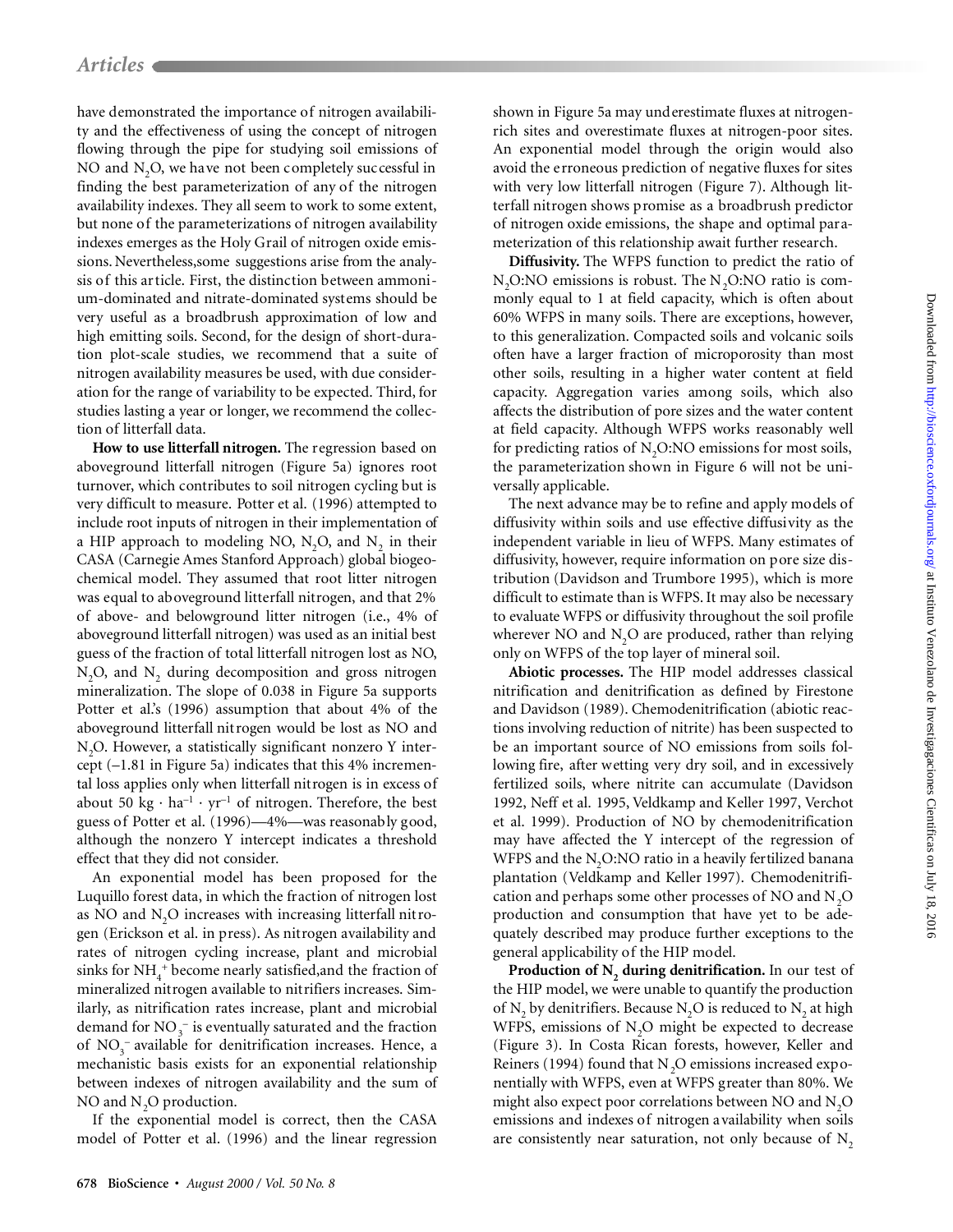production but also because the procedures for three of the indexes (net nitrogen mineralization, net nitrification, and nitrification potential) require aerobic conditions.

#### *Holistic approach*

Has the HIP model passed its test? On the broad scale, the answer is a clear yes. Regional and global models of soil emissions of NO and N<sub>2</sub>O can capture a large fraction of the variation among land uses and climates. On the finer scale, the HIP model prediction may be less accurate unless parameterized by site-specific data. The HIP model is not meant to preclude further reductionism where warranted. Rather, the HIP model provides a sound ecological and mechanistic basis for interpreting temporal and spatial variation at all scales of study by neatly encapsulating into two functions—nitrogen availability and soil water content—a large fraction of the variability caused by numerous environmental factors that influence the production and consumption of  $NO$  and  $N<sub>2</sub>O$  by nitrifying and denitrifying bacteria.

This concise description of the most important factors affecting emissions permits the HIP model to explain, clearly and simply, how ecosystems are likely to respond to several perturbations. For example, increases in inputs of nitrogen to ecosystems by fertilization,atmospheric deposition, and nitrogen fixation are likely to have similar effects: Soil emissions of NO and N<sub>2</sub>O will increase. The model also demonstrates how these emissions might be managed or mitigated. For example, applications of fertilizers will result in less flow of nitrogen through the nitrification and denitrification "pipes" when crop plants are already established as good competitors for the fertilizer nitrogen. Premature fertilization will result in larger gaseous emissions of nitrogen oxides. By understanding how water content affects the relative ratios of NO and N<sub>2</sub>O, local and regional concerns about tropospheric ozone could be mitigated by avoiding fertilizer application during dry periods when the ozone precursor, NO, is most likely to leak out of the pipe. Irrigation immediately after fertilization is likely to increase N<sub>2</sub>O emissions. Despite the different roles of NO and  $N<sub>2</sub>O$  in the atmosphere and the many different reasons why scientists from several disciplines study one or the other gas, combining studies of the two gases and linking them mechanistically in conceptual and empirical models makes good biological, ecological, and practical sense.

## *Ack n owl e d gm en t s*

This research was supported by the NASA Terrestrial Ecology Program under NASA grants NAGW-3772 and NAG5-6277.

## *Ref eren ces ci te d*

Aber JD, McDowell W, Nadelhoffer K, Magill A, Berntson G, Kamakea M, McNulty S, Currie W, Rustad L, Fernandez I. 1998. Nitrogen saturation in temperate forest ecosystems. BioScience 48: 921-934.

- Bollmann A, Conrad R. 1997. Acetylene blockage technique leads to underestimation of denitrificaton rates in oxic soils due to scavenging of intermediate nitric oxide. Soil Biology and Biochemistry 29: 1067-1077.
- \_\_\_\_\_\_.1998. Influence of  $\mathrm{O}_2$  availability on NO and  $\mathrm{N}_2\mathrm{O}$  release by nitrification and denitrificaton in soils.Global Change Biology 4: 387-396.
- Bowden RD, Steudler JM, Melillo JM, Aber JD. 1990. Annual nitrous oxide fluxes from temperate forest soils in the northeastern United States. Journal of Geophysical Research 95: 13997-14005.
- Bremner JM, Blackmer AM.1978. Nitrous oxide:Emission from soils during nitrification of fertilizer nitrogen.Science 199: 295–296.
- [CAST] Council for Agricultural Science and Technology. 1976.Effect of Increased Nitrogen Fixation on Stratospheric Ozone. Ames (IA): Iowa State University. Report No. 53.
- Crutzen PJ. 1970. The influence of nitrogen oxide on the atmospheric ozone content.Quarterly Journal of the Royal Meteorological Society 96:320-325.
- Davidson EA. 1991. Fluxes of nitrous oxide and nitric oxide from terrestrial ecosystems. Pages 219-235 in Rogers JE, Whitman WB, eds. Microbial Production and Consumption of Greenhouse Gases: Methane, Nitrogen Oxides and Halomethanes. Washington (DC): American Society for Microbiology.
- .1992. Sources of nitric oxide and nitrous oxide following wetting of dry soil. Soil Science Society of America Journal 56: 95-102.
- . 1993. Soil water content and the ratio of nitrous oxide to nitric oxide emitted from soil. Pages 369-386 in Oremland RS, ed. The Biogeochemistry of Global Change: Radiative Trace Gases. New York: Chapman & Hall.
- Davidson EA, Kingerlee W. 1997. A global inventory of nitric oxide emissions from soils. Nutrient Cycling in Agroecosystems 48: 37-50.
- Davidson EA, Trumbore SE. 1995. Gas diffusivity and production of CO<sub>2</sub> in deep soils of the eastern Amazon. Tellus 47B: 550-565.
- Davidson EA, Stark JM, Firestone MK. 1990. Microbial production and consumption of nitrate in an annual grassland. Ecology 71: 1968-1975.
- Davidson EA, Vitousek PM, Matson PA, Riley R, Garcia-Mendez G, Maass JM.1991. Soil emissions of nitric oxide in a seasonally dry tropical forest of Mexico. Journal of Geophysical Research 96: 15439-15445.
- Davidson EA, Matson PA, Vitousek PM, Riley R, Dunkin K, Garcia-Mendez G, Maass JM. 1993. Processes regulating soil emissions of NO and N<sub>2</sub>O in a seasonally dry forest. Ecology 74: 130-139.
- Erickson H, Keller M, Davidson E. In press. Nitrogen oxide fluxes and nutrient cycling during post-agricultual succession and forest fertilization in the humid tropics. Ecosystems.
- Firestone MK. 1982. Biological denitrification. Pages 289-326 in Stevenson FJ, ed. Nitrogen in Agricultural Soils. Madison (WI): Agronomy Society of America.
- Firestone MK, Davidson EA. 1989. Microbiological basis of NO and  $N_2O$ production and consumption in soil. Pages 7-21 in Andreae MO, Schimel DS, eds. Exchange of Trace Gases between Terrestrial Ecosystems and the Atmosphere. New York: John Wiley & Sons.
- Garcia-Mendez G, Maass JM, Matson PA, Vitousek PM. 1991. Nitrogen transformations and nitrous oxide flux in a tropical deciduous forest in Mexico. Oecologia 88: 362-366.
- Gasche R, Papen H. 1999. A 3-year continuous record of nitrogen trace gas fluxes from untreated and limed soil of a N-saturated spruce and beech forest ecosystem in Germany. 1. N<sub>2</sub>O emissions. Journal of Geophysical Research 104: 18487-18503.
- Granli T, Bøckman OC.1994. Nitrous oxide from agriculture. Norwegian Journal of Agricultural Sciences 12: 1-128.
- Hart SC, Stark JM, Davidson EA, Firestone MK. 1994. Nitrogen mineralization, immobilization, and nitrification. Pages 985-1019 in Weaver R, ed. Methods of Soil Analysis, Part 2. Microbiological and Biochemical Properties. Madison (WI): Soil Science Society of America. Book Series No. 5.
- Hooper AB. 1984. Ammonium oxidation and energy transduction in the nitrifying bacteria. Pages 133-167 in Strohl WR, Tuovinen OH, eds. Microbial Chemoautotrophy. Columbus (OH): Ohio State University Press.